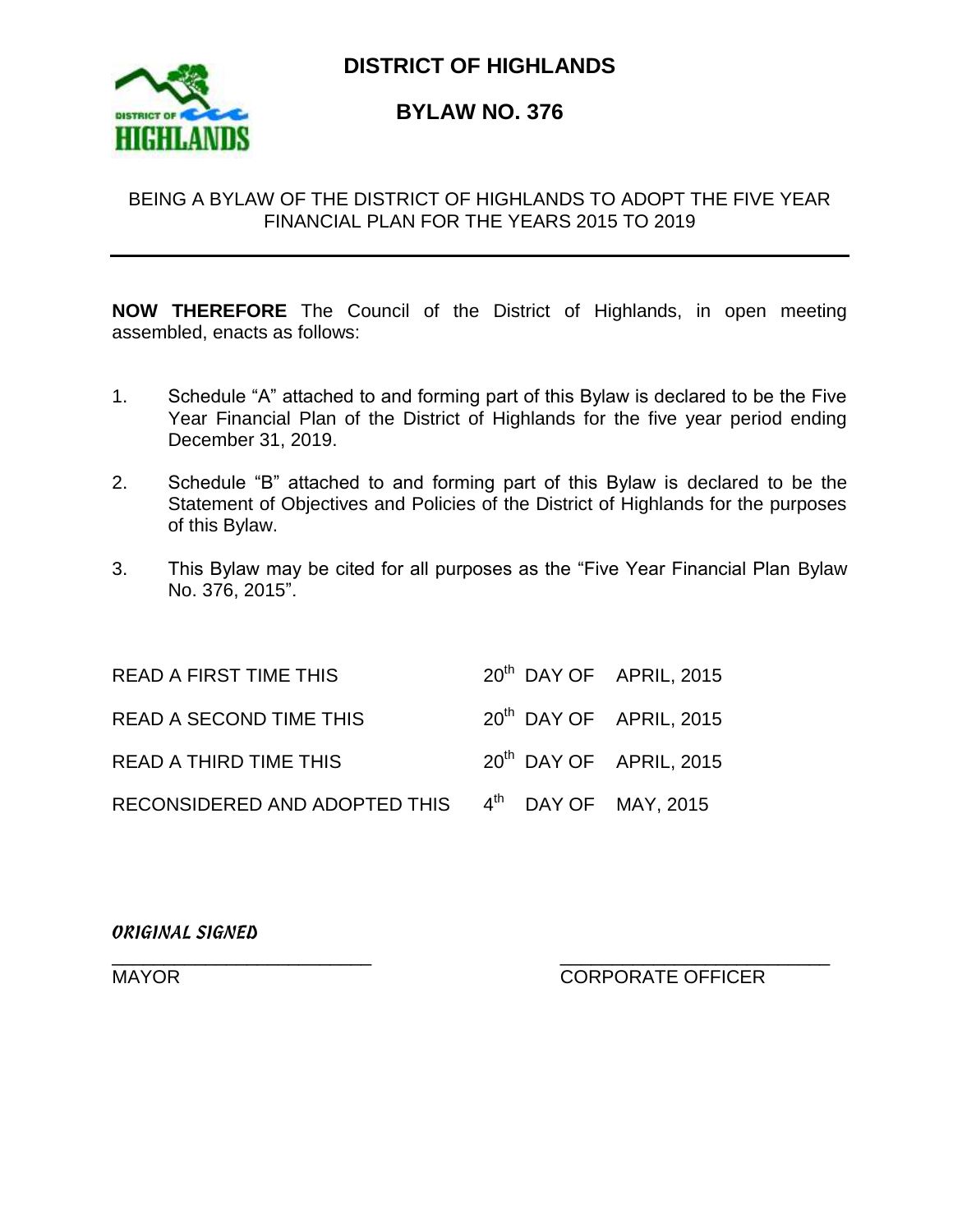# **Schedule "A" to Bylaw No.376**

*2015 TO 2019 FINANCIAL PLAN*

| <b>REVENUES</b>                            | 2013 ACTUAL        | 2014 ACTUAL      | 2014 BUDGET      | 2015 BUDGET         | 2016                | 2017             | 2018                      | 2019                |
|--------------------------------------------|--------------------|------------------|------------------|---------------------|---------------------|------------------|---------------------------|---------------------|
| Taxation                                   | 1,370,233.80<br>\$ | \$1,371,559.35   | \$1,370,432.78   | 1,462,021.00<br>\$  | \$1,431,700.00      | \$1,457,700.00   | 489,900.00<br>$$^{\circ}$ | \$1,519,300.00      |
| Sales of Services                          | 160,017.37         | 48,645.16        | 39,125.00        | 66,850.00           | 62,500.00           | 62,500.00        | 62,500.00                 | 62,500.00           |
| Other Revenue                              | 852,464.16         | 188,755.78       | 182,135.00       | 122,700.00          | 37,700.00           | 37,700.00        | 37,700.00                 | 37,700.00           |
| <b>Grants and Contributions</b>            | 1,002,271.47       | 424,254.43       | 556,850.00       | 572,512.00          | 572,513.00          | 572,513.00       | 572,513.00                | 572,513.00          |
| <b>TOTAL REVENUES</b>                      | \$<br>3,384,986.80 | \$2,033,214.72   | \$2,148,542.78   | 2,224,083.00<br>S.  | \$2,104,413.00      | \$2,130,413.00   | \$2,162,613.00            | \$2,192,013.00      |
| <b>EXPENSES</b>                            |                    |                  |                  |                     |                     |                  |                           |                     |
| <b>General Government Services</b>         | 605,169.29         | 621,474.05       | 629,750.00       | 654,000.00          | 665,050.00          | 672,450.00       | 692,050.00                | 688,550.00          |
| <b>Protective Services</b>                 | 332,739.84         | 313,158.35       | 362,750.00       | 363,150.00          | 355,800.00          | 359,000.00       | 363,000.00                | 367,000.00          |
| <b>Transportation Services</b>             | 189,403.78         | 174,892.02       | 229,000.00       | 234,500.00          | 228,000.00          | 230,500.00       | 233,000.00                | 235,500.00          |
| <b>Planning Services</b>                   | 117,748.27         | 123,935.02       | 122,900.00       | 144,000.00          | 137,900.00          | 139,900.00       | 141,900.00                | 143,900.00          |
| <b>Recreation and Cultural Services</b>    | 312,970.68         | 318,049.22       | 324,181.00       | 337,900.00          | 346,462.00          | 355,190.00       | 364,091.00                | 373,100.00          |
| <b>Amortization Expense</b>                | 982,147.00         | 721,047.00       | 833,752.00       | 721,047.00          | 721,047.00          | 721,047.00       | 721,047.00                | 721,047.00          |
| <b>TOTAL EXPENSES</b>                      | \$<br>2,540,178.86 | \$2,272,555.66   | \$2,502,333.00   | 2,454,597.00<br>S.  | \$2,454,259.00      | \$2,478,087.00   | \$2,515,088.00            | \$2,529,097.00      |
| <b>Surplus (Deficit) with Amortization</b> | \$<br>844,807.94   | $$$ (239,340.94) | $$$ (353,790.22) | (230, 514.00)<br>\$ | $$$ (349,846.00)    | \$ (347,674.00)  | (352, 475.00)<br>\$       | $$$ (337,084.00)    |
| <b>Surplus(Deficit) less Amortization</b>  | \$<br>1,826,954.94 | 481,706.06<br>\$ | 479,961.78<br>\$ | 490,533.00<br>\$    | 371,201.00<br>\$    | 373,373.00<br>\$ | 368,572.00<br>\$          | 383,963.00<br>\$    |
| <b>Reserves, Capital and Debt</b>          |                    |                  |                  |                     |                     |                  |                           |                     |
| <b>Transfers to Reserves</b>               | (1,042,972.44)     | (335, 446.38)    | (359, 166.00)    | (235,000.00)        | (225,000.00)        | (225,000.00)     | (225,000.00)              | (225,000.00)        |
| Repayment of Debt                          | (45,020.77)        | (35, 303.24)     | (45,020.00)      | (30, 975.00)        | (30, 975.00)        | (30, 975.00)     | (30, 975.00)              | (30, 975.00)        |
| Reserves Used for Capital Financing        | 469,914.00         | 1,815,220.38     | 1,978,000.00     | 544,042.00          | 100,000.00          | 100,000.00       | 100,000.00                | 100,000.00          |
| <b>Capital Expenditures</b>                | (921, 169.57)      | (1,925,437.11)   | (2,053,000.00)   | (729,000.00)        | (140,000.00)        | (140,000.00)     | (140,000.00)              | (140,000.00)        |
| TOTAL RESERVES, CAPITAL AND DEBT           | \$ (1,539,248.78)  | $$$ (480,966.35) | \$ (479, 186.00) | (450, 933.00)       | (295, 975.00)<br>S. | (295, 975.00)    | (295, 975.00)<br>S        | (295, 975.00)<br>\$ |
| <b>SURPLUS (DEFICIT)</b>                   | \$<br>287,706.16   | 739.71<br>\$     | 775.78<br>\$     | 39,600.00<br>S      | 75,226.00<br>S      | 77,398.00        | 72,597.00<br>S            | 87,988.00<br>- \$   |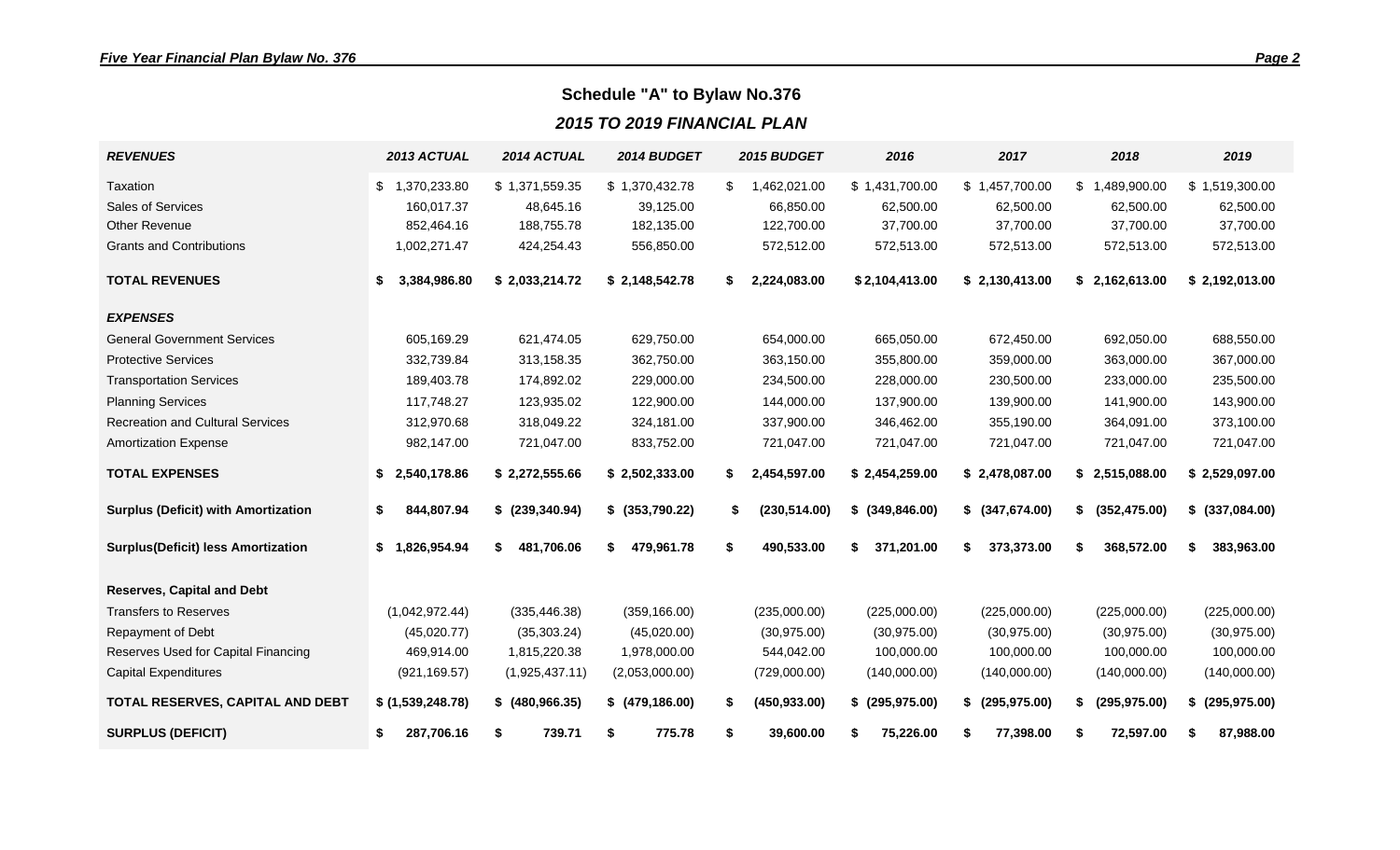# *SCHEDULE "B"*

In accordance with Section 165(3.1) of the *Community Charter,* the District of Highlands is required to include in the Five Year Financial Plan, objectives and policies regarding each of the following:

- 1. The proportion of total revenue that comes from each of the funding sources described in Section 165(7) of the *Community Charter*;
- 2. The distribution of property taxes among the property classes, and
- 3. The use of permissive tax exemptions.

## **Funding Sources**

Property taxes easily account for the greatest proportion of revenue. The services covered by property taxation encompass such things as general administration, road maintenance, fire protection, and bylaw enforcement. Because the District Services that are provided are relatively minimal there is no significant impact that can be made relative to offsetting taxes with additional fee based charges. The significant exception to this is the provision of Building Inspection and Subdivision Approval Services where the fees charged in the permitting process accomplish almost complete cost recovery.

Unconditional provincial government grants form the second largest funding source in the District's budget.

# *Objective*

 Over the next five years, it is anticipated that there will not be any significant change to the revenue structure.

#### *Policies*

- The District will continue to maintain a high degree of cost recovery of the Building and Subdivision Services it provides.
- The District will continue to analyze fee for service based functions, to ensure that the cost implications are clear and adjusted if appropriate as has been done recently with Land Use Application Fees, Administrative Fees and Soil Deposit and Removal Fees.